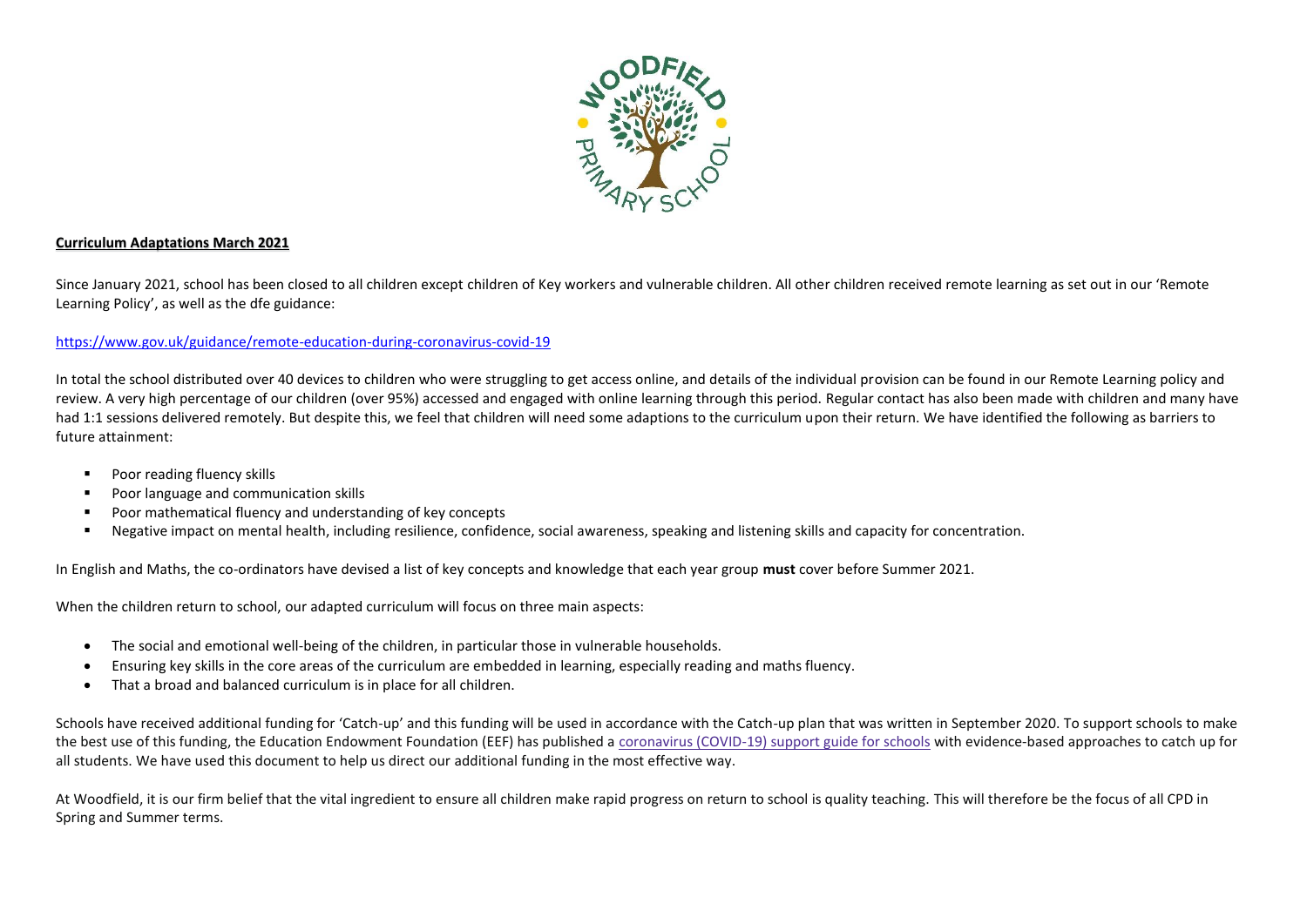## **Maths:**

Upon the children's return after the National Lockdown, it is very important that we consider the areas of the subject that are important for the children to have a secure knowledge and understanding within as they move into the next year group in September 2021. These identified areas are those that are deemed as foundations to continue building upon in the next year group. When these strands are revisited in the academic year 2021-22, all teachers will approach the areas and objectives as they normally would using AfL within sessions to identify whether any previous teaching needs revisiting.

The key areas for maths are as follows:

- Number, place value, approximation and rounding
- Four operations
- Fractions, decimals and percentages.

When those children working at ARE or above are secure in the above strands, lessons will be planned and delivered covering the remainder of the maths curriculum for the year group that each class is currently in.

## **English**:

 $\overline{a}$ 

Lessons from last school closure – The learning gap was far less for those children who were already secure in the basics in English and they were able to 'catch up' towards age-related expectations quicker.<sup>1</sup>



- 1. Reading fluency and oral comprehension
- 2. Vocabulary word meaning
- 3. Coherence oral rehearsal to develop sentence structure, correct use of tense and vocabulary in context

*How* you do this will be driven by your knowledge of the children in your class. What follows are merely suggestions/examples:

Daily phonics for children who are not yet fluent readers may need to be supplemented by additional 1:1 or group reading (focusing on reading fluency and word meaning) More time may be given for children to rehearse their ideas for writing orally as well as you demonstrating how to do this as part of the writing process. Feedback for writing for many children may focus predominantly on coherence before effectiveness.

Continue to share a wide range of books by **reading out loud to children** to engage them in reading and develop their vocabulary.

"When you cannot read very well and you have gaps in your vocabulary, reading for pleasure is, well, not very pleasurable." (*Closing the Vocabulary Gap* by Alex Quigley)

 $1$  The youngest children and those with lower prior attainment, including a disproportionate number of disadvantaged pupils, were worse off.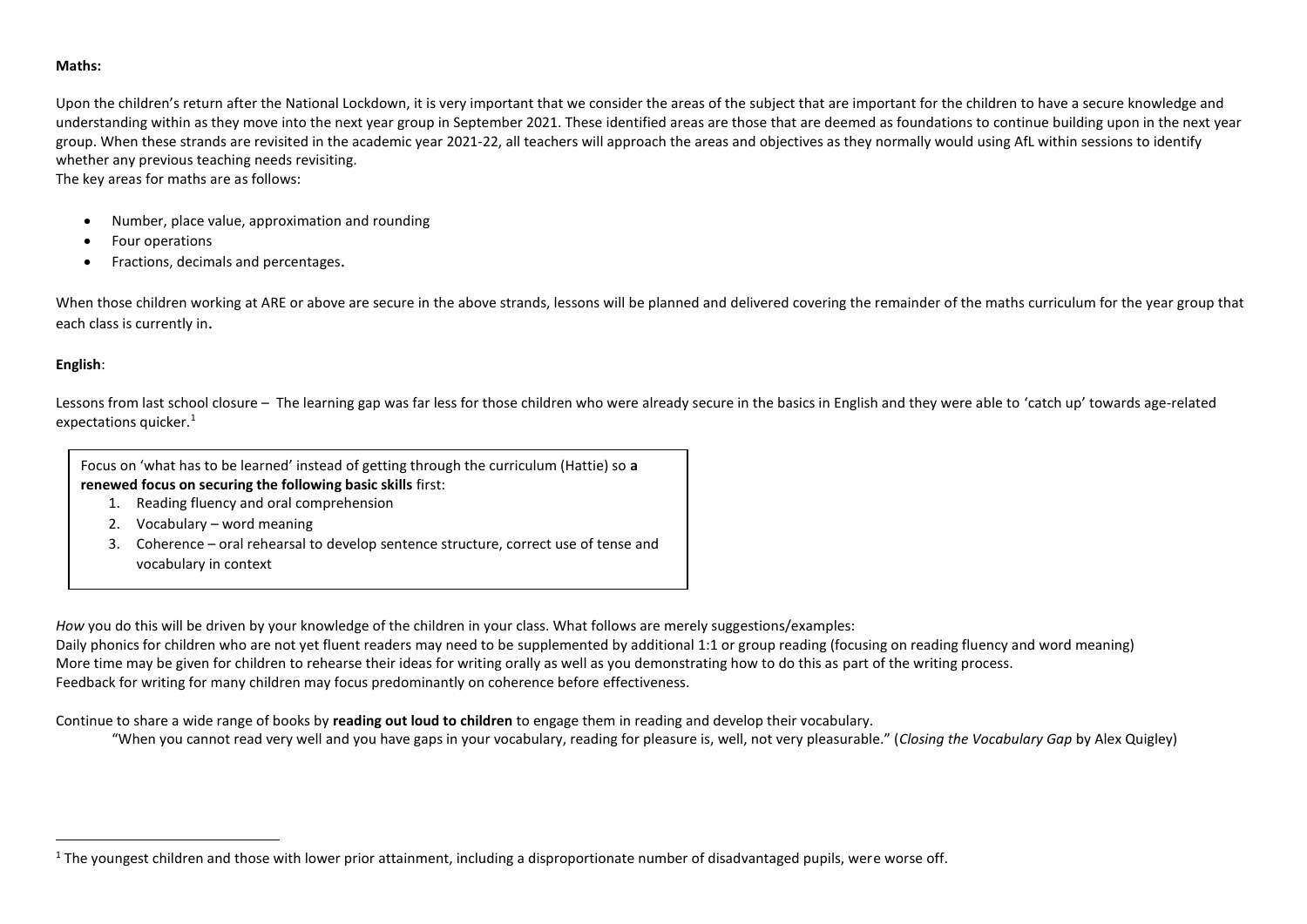| Area of<br>focus               | <b>Strategy</b>                                                                                                                                                                                                                                                                                  | Impact                                                                                                                                                    |
|--------------------------------|--------------------------------------------------------------------------------------------------------------------------------------------------------------------------------------------------------------------------------------------------------------------------------------------------|-----------------------------------------------------------------------------------------------------------------------------------------------------------|
| <b>Emotional</b><br>well-being | A Mental Health lead has been appointed by the school to oversee and co-ordinate all the work<br>that needs to be done across the school. Karen Titley will work closely with Jennie Graham in<br>ensuring individual children are identified and the correct provision delivered and evaluated. |                                                                                                                                                           |
|                                | All staff have undertaken bereavement training.                                                                                                                                                                                                                                                  |                                                                                                                                                           |
|                                | Routines and relationships are a clear priority in the first days of wider opening of the school.<br>Teachers to recognise the importance of clear boundaries, consistent behaviour policy, high<br>expectations and a positive and caring environment.                                          |                                                                                                                                                           |
|                                | Speaking and listening.                                                                                                                                                                                                                                                                          |                                                                                                                                                           |
|                                | Mental well-being resources - link on staff shared area -                                                                                                                                                                                                                                        | Children re-enter school ready to learn.                                                                                                                  |
|                                | COVID-19 stories - link on Staff Shared area                                                                                                                                                                                                                                                     | Any identified children are provided with appropriate support                                                                                             |
|                                | Back to school pack KS1-2                                                                                                                                                                                                                                                                        | within the classroom, school, or through external agencies.                                                                                               |
|                                | https://www.pshe-association.org.uk/curriculum-and-resources/resources/back-school-support-<br>packs-ks1-5                                                                                                                                                                                       | Children have the opportunity to discuss Covid experiences,<br>and share lockdown concerns.                                                               |
|                                | Specific year groups:                                                                                                                                                                                                                                                                            |                                                                                                                                                           |
|                                | Shared with year 6 - PSHE new resource for home/ school learning (the resource is aimed at<br>home learning)                                                                                                                                                                                     |                                                                                                                                                           |
|                                | Shared with year 4 - KAPOW lesson on mental health                                                                                                                                                                                                                                               |                                                                                                                                                           |
|                                | https://www.kapowprimary.com/subjects/rse-pshe/lower-key-stage-2/year-4/health-and-                                                                                                                                                                                                              |                                                                                                                                                           |
|                                | wellbeing/lesson-7-mental-<br>health/?utm_source=activecampaign&utm_medium=email&utm_campaign=awarenessdayemails                                                                                                                                                                                 |                                                                                                                                                           |
|                                |                                                                                                                                                                                                                                                                                                  |                                                                                                                                                           |
| <b>Reading</b>                 | To identify the children who have fallen furthest behind in reading fluency and provide targeted                                                                                                                                                                                                 | Accelerated progress is made from September baseline                                                                                                      |
|                                | 1:1 and small group interventions to help them to catch up quickly                                                                                                                                                                                                                               | assessments in reading.                                                                                                                                   |
|                                | Small group teaching in English for identified children in Year 6 that will help to ensure that<br>specific, individualised targets and gaps can be effectively addressed.                                                                                                                       | That children's outcomes in summative assessments<br>demonstrate at least age appropriate comprehension skills.                                           |
|                                | 1:1 teaching will help to ensure that specific, individualised targets and gaps can be effectively<br>addressed.                                                                                                                                                                                 | That all children, identified through formative and summative<br>assessment processes, make at least good progress from their<br>Autumn entry assessment. |
|                                | Provide 1.1 English support by qualified teacher over the course of 1 afternoon for identified<br>children in Years 1 and 2 who have fallen significantly behind during the partial closure of schools.                                                                                          | That identified children have a reading age which is at least<br>the same as their chronological age.                                                     |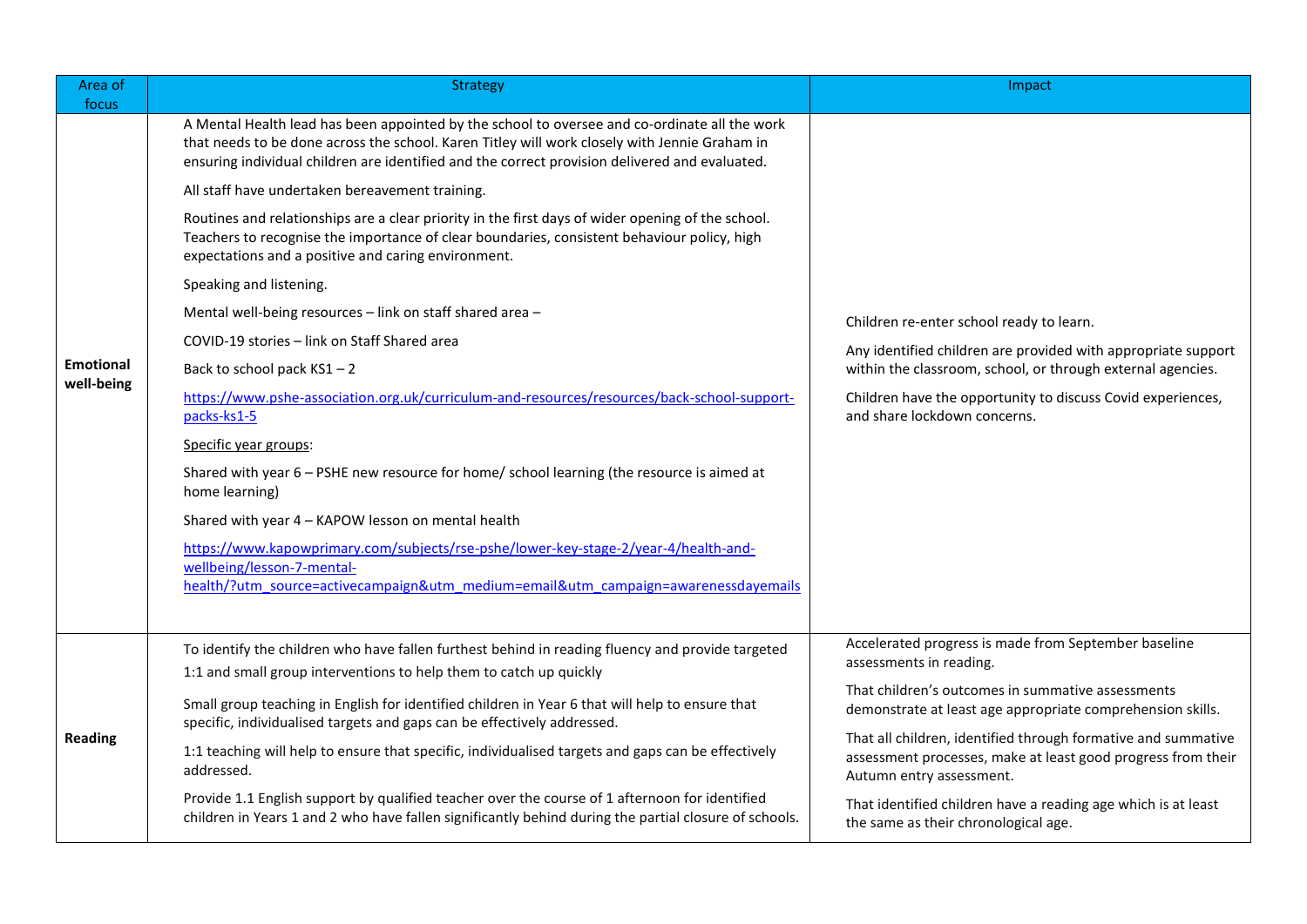|                                 | Provide 1.1 English support by qualified teacher over the course of 1 afternoon for identified<br>children in Years 1 and 2 who have fallen significantly behind during the partial closure of schools.                                             | That gaps identified in English will be rapidly closed.<br>That the identified children are working at least at ARE in<br>English by June 2021                                                                   |  |                                                                                                 |  |
|---------------------------------|-----------------------------------------------------------------------------------------------------------------------------------------------------------------------------------------------------------------------------------------------------|------------------------------------------------------------------------------------------------------------------------------------------------------------------------------------------------------------------|--|-------------------------------------------------------------------------------------------------|--|
|                                 | Identified children in Year 2 who were not on track to pass their phonics test are given 3 X 15                                                                                                                                                     |                                                                                                                                                                                                                  |  |                                                                                                 |  |
|                                 | minute additional phonics weekly.<br>Story time every day for each class, and dedicated time for reading as a group and individually<br>with their class teacher.                                                                                   | Children's reading speed and fluency will improve so that all<br>children are able to decode age appropriate texts at an<br>appropriate speed for their age.                                                     |  |                                                                                                 |  |
|                                 | Devoted timetable for reading as a group and individually in class.<br>Staff training on the teaching of vocabulary and oracy development.<br>Identified resources purchased and implemented to help close gaps: LBQ, Wellcom, language nut<br>etc. | That children's outcomes in phonics assessments demonstrate<br>at least age appropriate decoding skills.<br>Identified children demonstrate progress in language and<br>communication skills by end of Reception |  |                                                                                                 |  |
|                                 |                                                                                                                                                                                                                                                     |                                                                                                                                                                                                                  |  |                                                                                                 |  |
|                                 |                                                                                                                                                                                                                                                     |                                                                                                                                                                                                                  |  | To identify the children who have fallen furthest behind in mathematical knowledge, fluency and |  |
|                                 | reasoning and provide targeted 1:1 and small group interventions to help them to catch up                                                                                                                                                           | Identified children make rapid progress in mathematics,                                                                                                                                                          |  |                                                                                                 |  |
|                                 | quickly.                                                                                                                                                                                                                                            | closing the gaps that have occurred during the partial closure                                                                                                                                                   |  |                                                                                                 |  |
|                                 | Small group teaching in Maths for identified children in Year 6 that will help to ensure that<br>specific, individualised targets and gaps can be effectively addressed.                                                                            | of schools.<br>That identified children are working at ARE in maths (or have                                                                                                                                     |  |                                                                                                 |  |
|                                 | 1:1 teaching will help to ensure that specific, individualised targets and gaps can be effectively<br>addressed.                                                                                                                                    | made at least good progress from their September 2020 entry<br>point assessment)                                                                                                                                 |  |                                                                                                 |  |
| <b>Maths</b>                    | Provide 1.1 Maths support by qualified teacher over the course of 1 afternoon for identified<br>children in Years 1 and 2 who have fallen significantly behind during the partial closure of schools.                                               | That gaps in mathematical ability between identified children<br>and their peers are rapidly closed.                                                                                                             |  |                                                                                                 |  |
|                                 | All children in all classes to have two dedicated 20 minute maths knowledge, skills and fluency<br>session for 20 minutes per week, in addition to their timetabled maths lesson.                                                                   | Accelerated progress is made from September baseline<br>assessments in mathematics.                                                                                                                              |  |                                                                                                 |  |
|                                 | To identify the children who have fallen furthest behind in mathematical knowledge, fluency and                                                                                                                                                     | That formative assessment demonstrates that children have                                                                                                                                                        |  |                                                                                                 |  |
|                                 | reasoning and provide targeted 1:1 and small group interventions to help them to catch up<br>quickly.                                                                                                                                               | acquired the appropriate skills and knowledge needed to<br>access age appropriate learning in mathematics.                                                                                                       |  |                                                                                                 |  |
|                                 |                                                                                                                                                                                                                                                     |                                                                                                                                                                                                                  |  |                                                                                                 |  |
|                                 | Devoted time for maths fluency and rapid recall skills.                                                                                                                                                                                             |                                                                                                                                                                                                                  |  |                                                                                                 |  |
|                                 | All year groups to consider the following questions:                                                                                                                                                                                                | The teaching for summer term will be adapted to ensure key<br>knowledge and concepts have been taught before end of                                                                                              |  |                                                                                                 |  |
| <b>Foundation</b><br>curriculum | What content and key knowledge has been missed?                                                                                                                                                                                                     | Summer 2021.                                                                                                                                                                                                     |  |                                                                                                 |  |
|                                 | What has not been covered in sufficient depth?                                                                                                                                                                                                      | Every child enters Autumn 2021 with the skills and knowledge                                                                                                                                                     |  |                                                                                                 |  |
|                                 | How will this be addressed in the summer term?<br>$\bullet$                                                                                                                                                                                         | appropriate to ensure further progression in learning.                                                                                                                                                           |  |                                                                                                 |  |